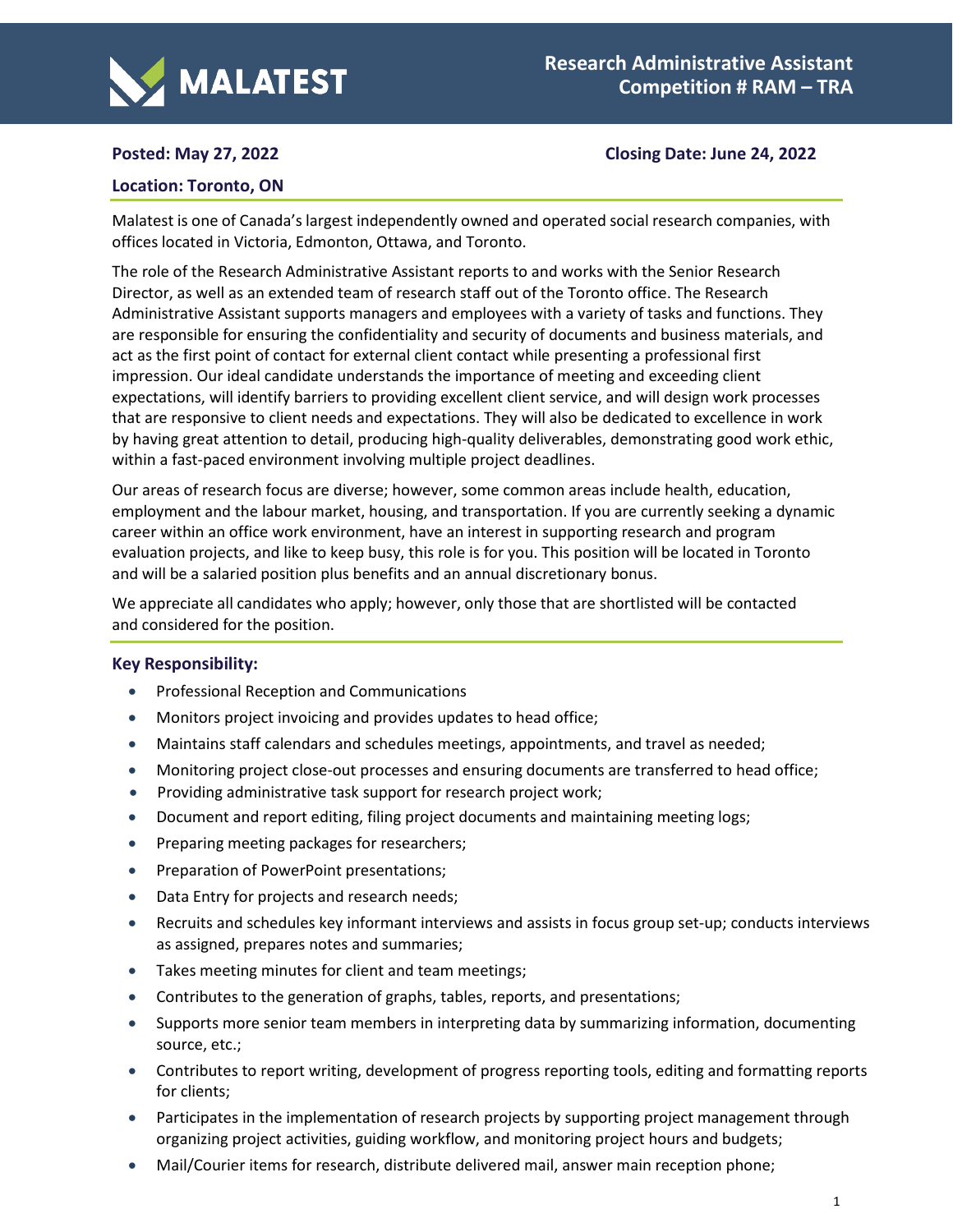

• Completing other activities as needed in support of research unit.

# **Qualifications:**

- Post-secondary education in the social sciences, information management, business administration, or other field related to research and/or office administration services;
- 2 years' experience in an administrative role and office work environment, preferred;
- Proficiency in MS Office software (e.g., Word, Excel, Access and PowerPoint), and with use of multi-line telephone system;
- Typing speed and accuracy (55+ wpm);
- High level integrity to handle confidential and/or sensitive information;
- The ability to self-start, initiate, motivate and organize responsibilities, in order to meet deadlines, work under pressure and adjust or adapt to changing task priorities;
- Strong time management skill, flexibility and an attention to detail are considered essential;

• Proficient communications in both official languages (English/French) an asset, not required; Essential skills and aptitudes:

- o Strong communicator and relationship builder;
- o Demonstrates an understanding of regulations, policies, and guidelines;
- o Work collaboratively with others;
- $\circ$  Legally entitled to work in Canada and able to obtain security clearances from the Industrial Security Directorate Division of Public Services and Procurement Canada.

# **Working Conditions**

Malatest is a fast-paced, dynamic work environment. This position will support multiple projects simultaneously, under the pressure of deadlines. The work requires extensive use of a computer and advanced computer skills are required. The work will also require making phone calls and sending emails to support sales activities, and working out of the Victoria, BC head office.

The successful applicant must be able to self-monitor, constructively handle feedback, and strive for continuous improvement. Standard office hours of operation are Monday to Friday from 8:30am to 5:00pm, though some flexibility is possible for the right candidate.

Employees must demonstrate a high level of integrity and attention to detail, an ability to work independently, and the ability to accept responsibility for the quality and completion of assigned work. This position must demonstrate clear and collaborative communications with multiple departments.

## **Posted: May 27, 2022 Closing Date: June 24, 2022**

## **Location: Toronto, ON**

**Hours of Work:** Full-time (40 hours per week); schedules may vary based on work requirements; flexibility to work other hours and/or overtime during busy times

**Salary Range: \$42,500 to \$50,000** per year (based on qualifications) plus discretionary bonus; high standards of excellence and performance may lead to further career advancement opportunities

## **How to Apply**

Submit a cover letter that demonstrates your experience and writing ability and a resume to Ashley Curran at [resumes@malatest.com.](mailto:resumes@malatest.com) Please quote the competition number **RAM-PA22**. **No calls please**.